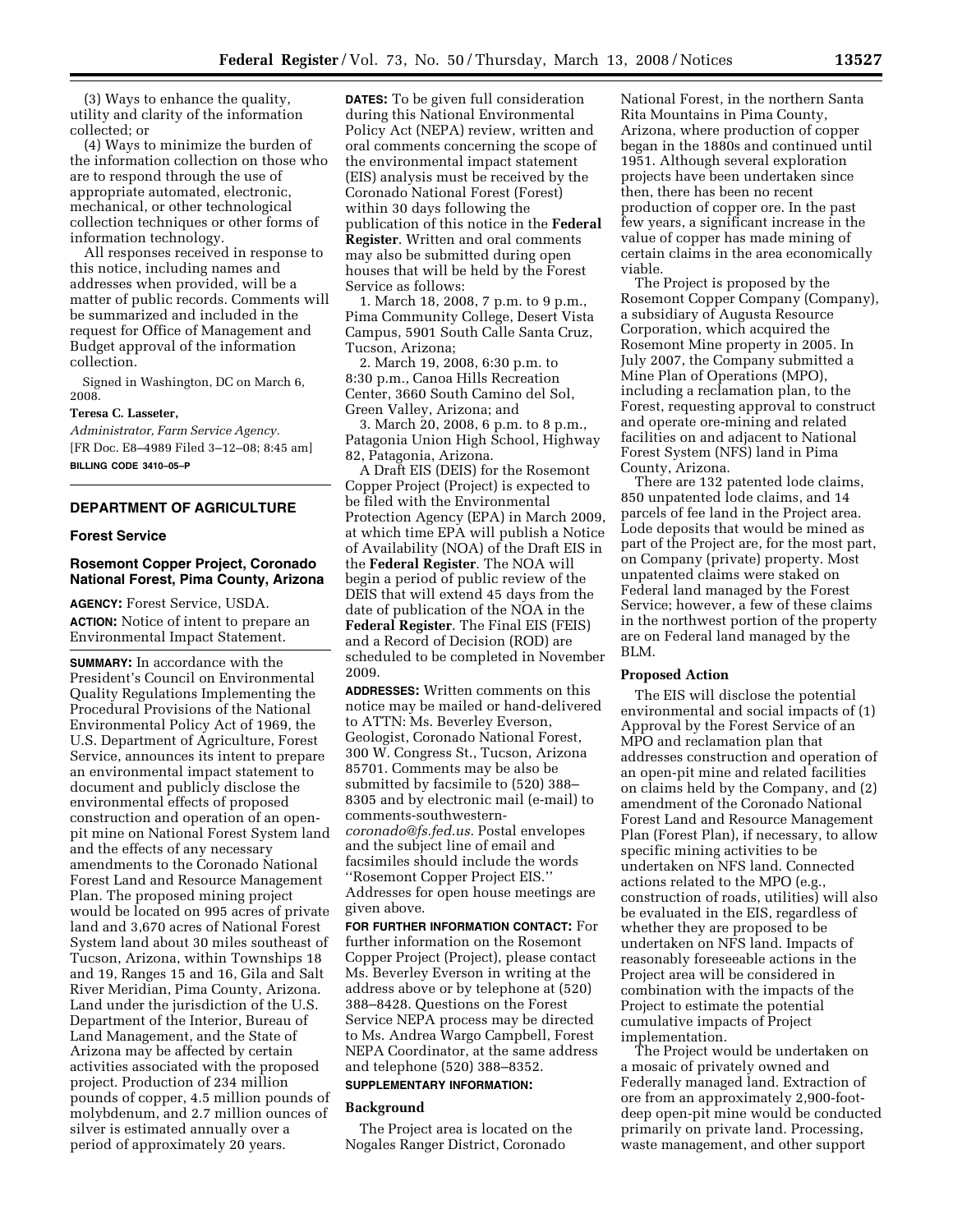facilities are proposed to be located on the Forest, and project infrastructure, such as utilities, could be located on BLM and state land. Access to mining claims would originate on State Highway 83 east of the property. A new access road is proposed.

Project-related activities to be addressed in the EIS include, but are not be limited to, the following:

 $\Box$  Construction, operation and reclamation of an open-pit copper, silver and molybdenum mine primarily on private land.

 $\Box$  Construction, operation, and reclamation of an ore-processing plant, tailings, waste rock and leach facilities on NFS land adjacent to the mine.

**Construction and operation of** infrastructure, such as utilities and their corridors, on non-NFS land.

 $\Box$  Construction of a new access road, leach field, retention structures, wells, ore transportation systems, and test reclamation plots.

 $\Box$  Use of existing roads, new road construction, and maintenance of both.

 $\Box$  Labor requirements for construction, operation, processing, and reclamation.

 $\Box$  Implementation of mitigation to avoid or minimize impacts;

 $\Box$  Closure, reclamation and maintenance of the mine and related

facilities.  $\Box$  Resource monitoring during construction, operation, and reclamation.

The Forest Service will serve as the lead agency in the preparation of the EIS, in accordance with the Council on Environmental Quality Regulations (CEQ) at 40 CFR 1501.6, and will be responsible for compliance with the NEPA, CEQ regulations, Forest Service NEPA directives, and various resourceprotection laws and regulations. Other agencies, such as the BLM, State of Arizona, and Pima County, may be invited to participate in the NEPA review as cooperating agencies, depending on their jurisdiction and/or expertise, and in accordance with CEQ NEPA regulations.

#### **Purpose of and Need for Action**

The purpose of the proposed Forest Service action is to grant permission to the Company to use NFS land for certain activities related to operation of the Rosemont Mine. The agency's need for action is based on statutes and policy that govern mining on NFS land.

Most NFS land is subject to the location of certain minerals under the Mining Law of 1872, as amended (30 U.S.C. 21–54, *et seq.*), and the directives in Forest Service Manual 2800. Prospecting, locating, and developing

the mineral resources on NFS land are also subject to other rules and regulations. These include, but are not limited to, the following:

1. The 1897 Organic Administration Act (30 Stat. 11, as amended; 16 U.S.C. 473–475, 477–482, 551) grants the Secretary of Agriculture the authority to regulate the occupancy and use of NFS lands. It provides the public with the continuing right to conduct mining activities under general mining laws and in compliance with rules and regulations applicable to NFS lands. It also recognizes the rights of miners and prospectors to access NFS lands for prospecting, locating and developing mineral resources.

2. The 1960 Multiple-Use Sustained-Yield Act (74 Stat. 215; 16 U.S.C. 528– 531) requires that NFS lands be administered in a manner that includes consideration of the relative values of various resources as part of management decisions and specifically provides that nothing in the Act be construed to affect the use or administration of the mineral resources on NFS lands.

3. The 1970 Mining and Minerals Policy Act (84 Stat. 1876; 30 U.S.C. 21a) established the Federal Government's policy for mineral development, "\* \* \* to foster and encourage private enterprise in the development of economically sound and stable industries and in the orderly development of domestic resources to help assure satisfaction of industrial, security, and environmental needs''.

4. Regulations at Title.36, Code of Federal Regulations, part 228A, set forth rules and procedures governing the use of NFS lands in conjunction with operations authorized by general mining laws. Part 228.3(a) specifically addresses the development of mineral resources.

### **Preliminary Identification of Issues**

Based on a preliminary review of the proposed action by Forest resource specialists, the following potential issues were identified:

 $\Box$  Effects on the economy, public services, quality of life and other community resources in Pima County, Tucson, and nearby communities;

 $\Box$  Effects on the quality and availability of surface water groundwater resources;

 $\Box$  Effects on vegetation and wildlife, including those having special-status designations by the U.S. Fish and Wildlife Service, Arizona Game and Fish Department, Forest Service, Region 3 Regional Forester; and Forest Plan;

 $\Box$  Effects on soils and geology;<br> $\Box$  Effects on aesthetic resources

□ Effects on aesthetic resources,<br>cluding Forest visual quality including Forest visual quality

objectives and State Highway 83, a statedesignated scenic highway;

 $\Box$  Effects on archaeological, historic, and cultural resources, including Native American interests and values;

 $\Box$  Effects on Forest recreational use and compatibility with other land uses;

 $\Box$  Effects of increased traffic on local roads and transportation systems;

 $\Box$  Effects of mining and processing and vehicle traffic on;

 $\Box$  Effects of noise on nearby residents, Forest users, and sensitive wildlife.

The preceding list is subject to change, based on future comments received from the public and resource agencies.

## **Responsible Official**

Ms. Jeanine Derby, Forest Supervisor, Coronado National Forest, will be the Responsible Official who prepares the Record of Decision (ROD) at the conclusion of this NEPA review. The Forest address is provided above.

### **Nature of NEPA Decision To Be Made**

Based on the results of the NEPA analysis, the Forest Supervisor's ROD regarding the MPO and reclamation plan will recommend implementation of one of the following: (1) The proposed action and mitigation necessary to minimize or avoid adverse impacts; (2) an alternative to the proposed action and mitigation necessary to minimize or avoid adverse impacts, or (3) the noaction alternative. The ROD will also document the consistency of the proposed action with the Coronado National Forest Land and Resource Management Plan (Forest Plan) (1986, as amended) and approval of Proposed amendments to it.

## **National Forest Management Act Consistency**

The Forest must ensure that the Project is consistent with the Forest Plan, which was prepared in accordance with direction in the National Forest Management Act (16 U.S.C. 1600). The Forest Plan provides land management guidance and direction to Forest managers in terms of Forest-wide and management-area-specific goals, objectives, standards, and guidelines, based on desired future conditions on the Forest. If implementation of the Project will require amendments to the Forest Plan, all proposed amendments will be evaluated for environmental effects in conjunction with the NEPA review of the Project.